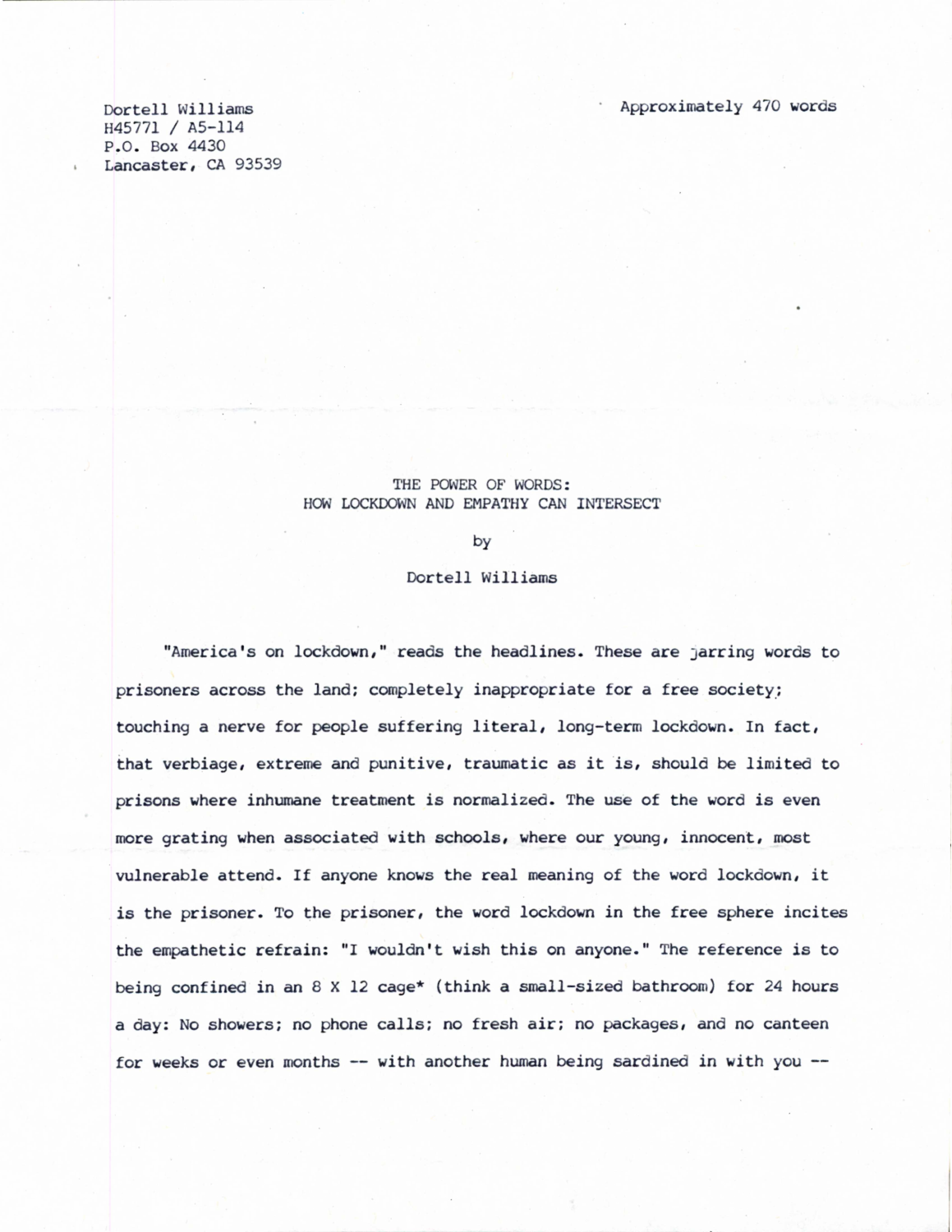no privacy, limited autonomy.

Lockdowns are extreme, and thank God, rare. Mass rebellions are typically triggered by some real or perceived injustice (and are what Martin L. King, Jr. called expressions of the voiceless). Other reasons for lockdowns are institutional power outages, computer failures, etc., which usually last a few days to a few weeks. The lessor extreme of a lockdown is the euphemism, "Modified program," which owns varying degrees of any of the elements of a lockdown. Solitary confinement is the most extreme of lockdowns.

Solitary could endure for years or decades. Solitary is the place where grown men cry at night, scream during the day -- and some commit suicide somewhere in the blur of the in-between. Personally, I've always disliked the term "lockdown" for free society. It doesn't belong in a society that hails itself as "the land of the free." Then again, with over 2.2 million souls on lockdown -- the vast majority of them mentally ill or people suffering from substance abuse disorder -- the whole notion of incarceration is counterintuitive.

As a Communication Studies scholar, I understand the underpinnings of language. The words any particular culture habituates tend to reveal the collective mindset. America has a particular penchant for the noun, war. As a verb, it is an aggressive, hostile, even destructive word. Consider the phrases "war on poverty," or "war on crime," or the latest, "war on drugs." Indeed, America is at war with itself. And up until the opioid crisis, with America's more empathetic response, the subjects of the war on crime have been American citizens -- the damage, the carnage vastly spread throughout urban America.